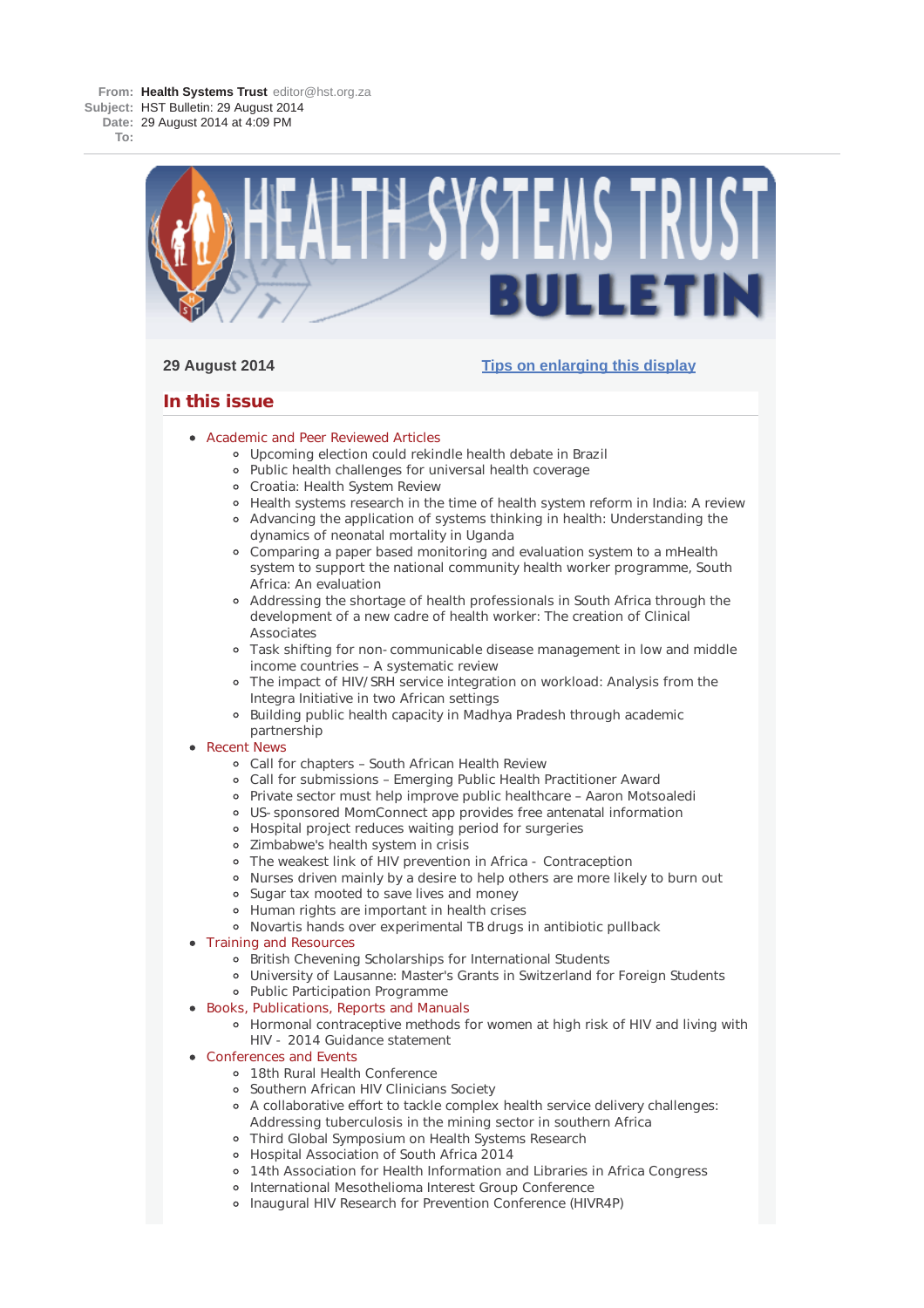# **Academic and Peer Reviewed Articles**

## **Upcoming election could rekindle health debate in Brazil**

*The Lancet. Published: 23 August 2014.*

Last year's mass protests in Brazil drew attention to health-care spending-an issue that could be in the spotlight again ahead of October's national election. Michael Kepp reports from Rio de Janeiro.Read More »

Source: http://www.thelancet.com/journals/lancet/article/PIIS0140-6736(14)61381-7/fulltext[Accessed: 29 August 2014]

## **back to top**

### **Public health challenges for universal health coverage**

*Radha Madhab Tripathy. Indian Journal of Public Health. Published: 13 August 2014.*

The effective functioning of any health system requires an efficient public health service. Every human being has the right to enjoy "the highest attainable standard of health,"... Read More »

Source: http://www.ijph.in/article.asp?issn=0019-

557X;year=2014;volume=58;issue=3;spage=156;epage=160;aulast=Tripathy[Accessed: 29 August 2014]

### **back to top**

# **Croatia: Health System Review**

*Dzakula A, Sagan A, Pavic N, Loncarek K, Sekelj-Kauzlaric K. Health Systems in Transition/WHO. Published: 16 May 2014.*

Croatia is a small central European country on the Balkan peninsula, with a population of approximately 4.3 million and a gross domestic product (GDP) of 62% of the European Union (EU) average (expressed in purchasing power parity; PPP) in 2012... Read More »

Source: http://www.euro.who.int/ data/assets/pdf\_file/0020/252533/HiT-Croatia.pdf[Accessed: 29 August 2014]

#### **back to top**

#### **Health systems research in the time of health system reform in India: A review**

*Krishna D Rao, Radhika Arora and Abdul Ghaffar. Health Research Policy and Systems. Published: 9 August 2014.*

Research on health systems is an important contributor to improving health system performance. Importantly, research on program and policy implementation can also create a culture of public accountability... Read More »

Source: http://www.health-policy-systems.com/content/12/1/37[Accessed: 29 August 2014]

#### **back to top**

## **Advancing the application of systems thinking in health: Understanding the dynamics of neonatal mortality in Uganda**

*Agnes Semwanga Rwashana, Sarah Nakubulwa, Margaret Nakakeeto-Kijjambu and Taghreed Adam. Health Research Policy and Systems. Published: 8 August 2014.*

Of the three million newborns that die each year, Uganda ranks fifth highest in neonatal mortality rates, with 43,000 neonatal deaths each year... Read More »

Source: http://www.health-policy-systems.com/content/12/1/36[Accessed: 29 August 2014]

#### **back to top**

## **Comparing a paper based monitoring and evaluation system to a mHealth system to support the national community health worker programme, South Africa: An evaluation**

*Sunisha Neupane, Willem Odendaal, Irwin Friedman, Waasila Jassat, Helen Schneider and Tanya Doherty. BMC Medical Informatics and Decision Making. Published: 9 August 2014.*

In an attempt to address a complex disease burden, including improving progress towards MDGs 4 and 5, South Africa recently introduced a re-engineered Primary Health Care (PHC) strategy... Read More »

Source: http://www.biomedcentral.com/1472-6947/14/69/abstract[Accessed: 29 August 2014]

#### **back to top**

**Addressing the shortage of health professionals in South Africa through the development of a new cadre of health worker: The creation of Clinical Associates** *ID Couper, JFM Hugo. Rural and Remote Health. Published: 16 August 2014.*

South Africa made a decision in 2002 to develop so-called mid-level medical workers, now known as clinical associates... Read More »

Source: http://www.rrh.org.au/publishedarticles/article\_print\_2874.pdf[Accessed: 29 August 2014]

#### **back to top**

### **Task shifting for non-communicable disease management in low and middle income countries – A systematic review**

*Rohina Joshi, Mohammed Alim, Andre Pascal Kengne, Stephen Jan, Pallab K. Maulik, David Peiris, Anushka A. Patel. Plos One. Published: 14 August 2014.*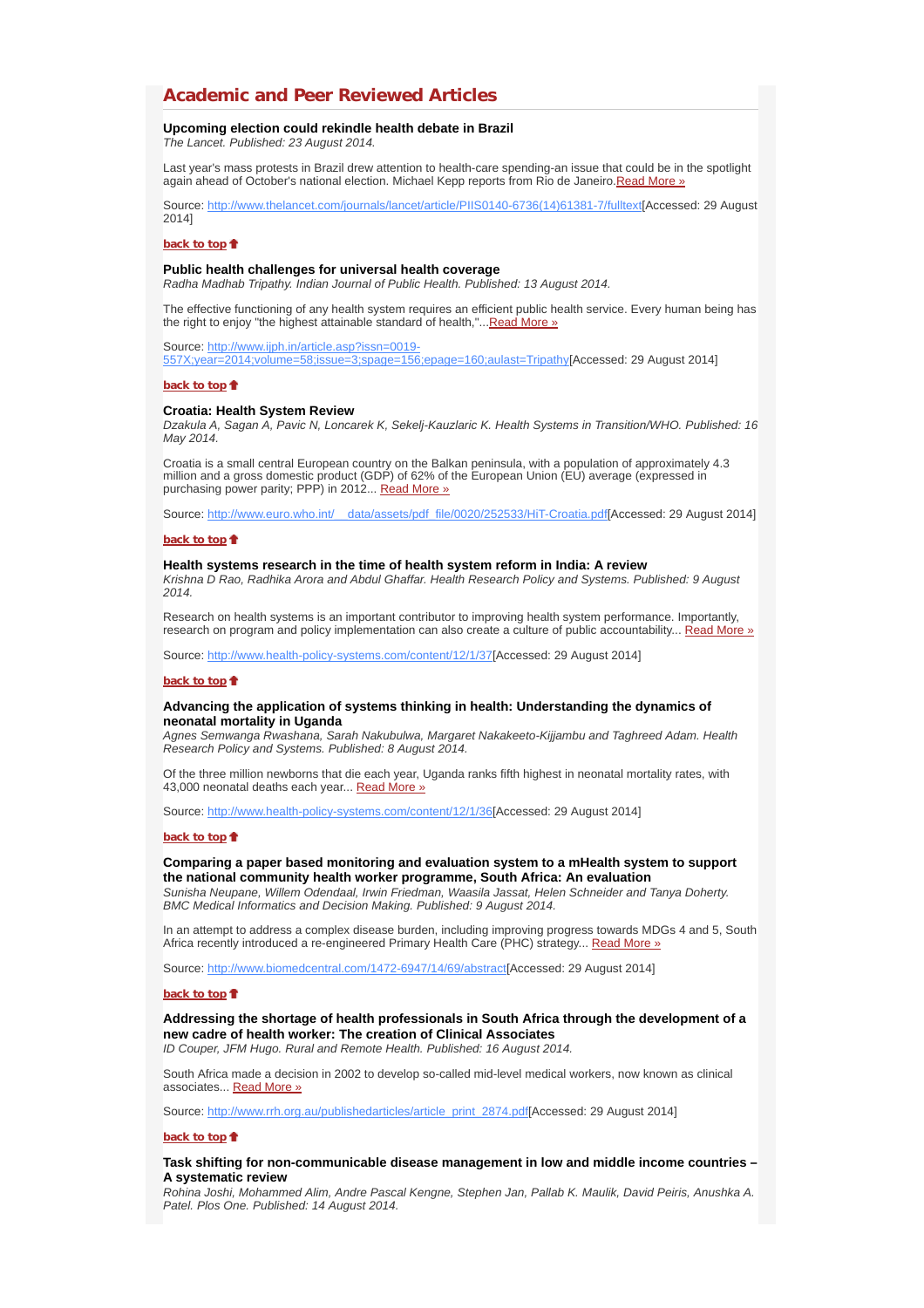One potential solution to limited healthcare access in low and middle income countries (LMIC) is task-shifting... Read More »

Source: http://www.plosone.org/article/info%3Adoi%2F10.1371%2Fjournal.pone.0103754[Accessed: 29 August 2014]

## **back to top**

## **The impact of HIV/SRH service integration on workload: Analysis from the Integra Initiative in two African settings**

*Sedona Sweeney, Carol Dayo Obure, Fern Terris-Prestholt, Vanessa Darsamo, Christine Michaels-Igbokwe, Esther Muketo, Zelda Nhlabatsi, Charlotte Warren, Susannah Mayhew, Charlotte Watts, Anna Vassall and the Integra Research Team. Human Resources for Health. Published: 7 August 2014.*

There is growing interest in integration of HIV and sexual and reproductive health (SRH) services as a way to improve the efficiency of human resources (HR) for health in low- and middle-income countries... Read More »

Source: http://www.human-resources-health.com/content/12/1/42[Accessed: 29 August 2014]

## **back to top**

## **Building public health capacity in Madhya Pradesh through academic partnership**

*Ritika Tiwari, Anjali Sharma, Himanshu Negandhi, Sanjay Zodpey, Nidhi Vyas, Manohar Agnani. Global Health Action. Published: 13 August 2014.*

Engaging in partnerships is a strategic means of achieving objectives common to each partner. The Post Graduate Diploma in Public Health Management (PGDPHM) partners in consultation with the government and aims to strengthen the public health managerial capacity... Read More »

Source: http://www.globalhealthaction.net/index.php/gha/article/view/24839[Accessed: 29 August 2014]

#### **back to top**

## **Recent News**

# **Call for chapters – South African Health Review**

*Health Systems Trust*

Researchers, educators, students, policy-makers, planners, capacity-builders, managers and specialist practitioners in the field of health systems and related health development disciplines are invited to submit abstracts for the 2014/2015 South African Health Review. Read More »

Source: http://www.hst.org.za/news/call-chapters-south-african-health-review[Accessed: 29 August 2014]

## **back to top**

#### **Call for submissions – Emerging Public Health Practitioner Award** *Health Systems Trust*

The South African Health Review Emerging Public Health Practitioner Award is offered to South African candidates under the age of 35 to submit a chapter dealing with public health or policy in South Africa for publication in the South African Health Review.Read More »

Source: http://www.hst.org.za/news/call-submissions-emerging-public-health-practitioner-award[Accessed: 29 August 2014]

#### **back to top**

### **Private sector must help improve public healthcare – Aaron Motsoaledi** *City Press. Published: 25 August 2014.*

Health Minister Aaron Motsoaledi has appealed to the private healthcare sector to work with the government to strengthen South Africa's health system...Read More »

Source: http://www.citypress.co.za/news/private-sector-must-help-improve-public-healthcare-aaron-motsoaledi/? utm\_source=rss&utm\_medium=rss&utm\_campaign=private-sector-must-help-improve-public-healthcare-aaronmotsoaledi[Accessed: 29 August 2014]

### **back to top**

## **US-sponsored MomConnect app provides free antenatal information**

*BDlive. Published: 21 August 2014.*

Health Minister Aaron Motsoaledi on Friday launched MomConnect - a messaging service meant to provide South Africa's current 1.2-million pregnant women with vital antenatal information for free...Read More »

Source: http://www.bdlive.co.za/national/health/2014/08/21/us-sponsored-momconnect-app-provides-freeantenatal-information[Accessed: 29 August 2014]

#### **back to top**

**Hospital project reduces waiting period for surgeries** *SABC. Published: 19 August 2014.*

Doctors at Cape Town's Red Cross Children's Hospital say an initiative to reduce the waiting period for certain life-changing surgeries for their young patients is beginning to yield good results...Read More »

Source: http://www.sabc.co.za/news/a/54437380452613c6a264b3a5ad025b24/Hospital-project-reduces-waiting-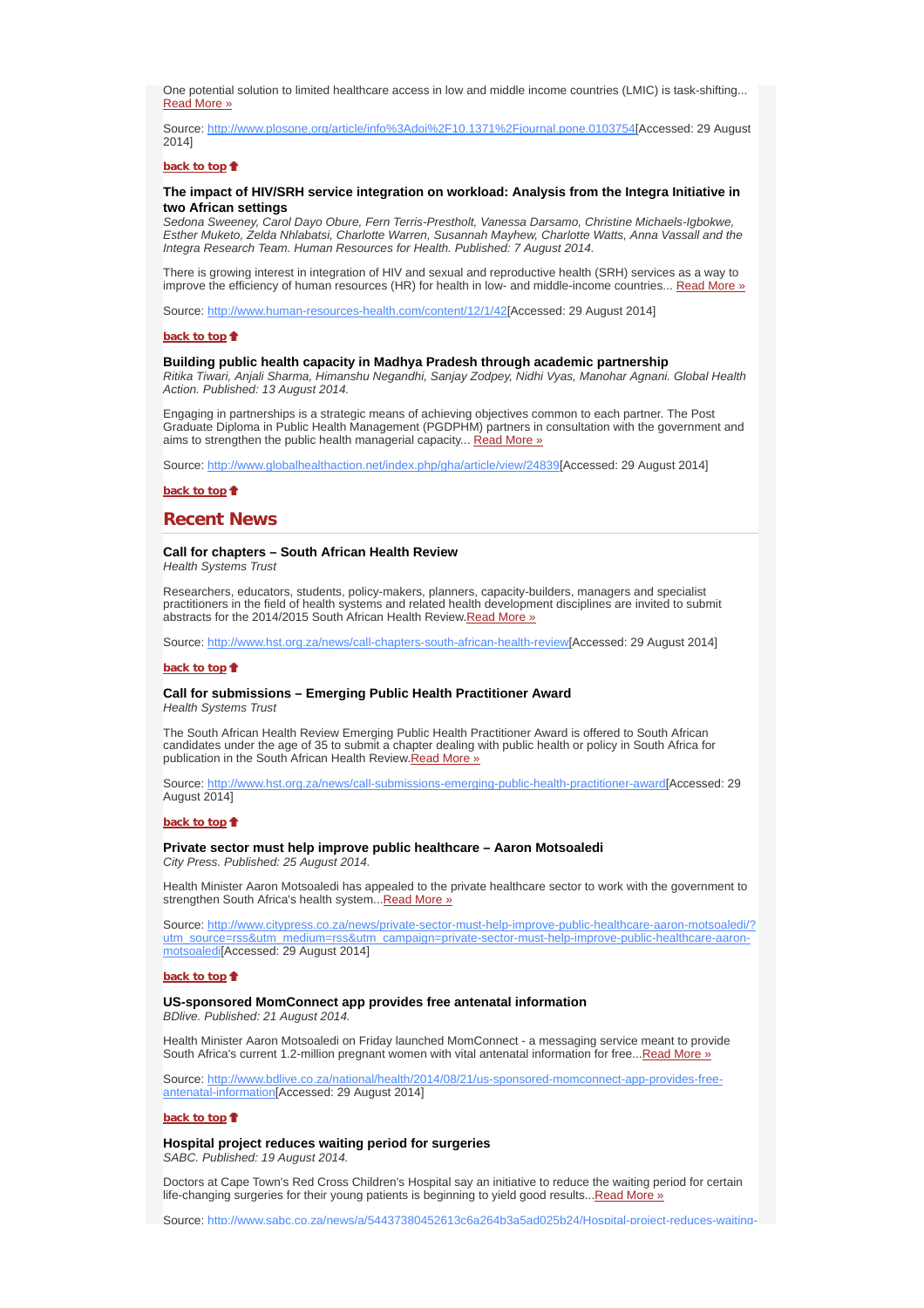period-for-surgeries-20140819[Accessed: 29 August 2014]

## **back to top**<sup> $\bullet$ </sup>

## **Zimbabwe's health system in crisis**

*IRIN News. Published: 11 August 2014.*

Zimbabwe's deepening economic crisis is severely affecting the government's ability to fund public health delivery and restricting poor people's access to health care... Read More »

Source: http://www.irinnews.org/report/100474/zimbabwe-s-health-system-in-crisis[Accessed: 29 August 2014]

p pj grunde state i den state state i den state i den state i den state i den state i den state i den state i

#### **back to top**

## **The weakest link of HIV prevention in Africa - Contraception**

*All Africa. Published: 18 August 2014.*

In the rush to save babies from HIV infection and treat their mothers, experts warn that a key element of HIV prevention is being neglected in Africa... Read More »

Source: http://allafrica.com/stories/201408180795.html[Accessed: 29 August 2014]

#### **back to top**

## **Nurses driven mainly by a desire to help others are more likely to burn out** *American Sociological Association. Published: 19 August 2014.*

Nurses who are motivated primarily by the desire to help others, rather than by enjoyment of the work itself...Read More »

Source: http://www.eurekalert.org/pub\_releases/2014-08/asa-ndm081214.php[Accessed: 29 August 2014]

#### **back to top**

## **Sugar tax mooted to save lives and money**

*BDlive. Published: 20 August 2014.*

A 20% tax on sugar-sweetened drinks could cut the number of obese South Africans by almost a quarter of a million, saving lives and money, local research has found...Read More »

Source: http://www.bdlive.co.za/national/health/2014/08/20/sugar-tax-mooted-to-save-lives-andmoney[Accessed: 29 August 2014]

#### **back to top**

## **Human rights are important in health crises**

*BDlive. Published: 19 August 2014.*

The outbreak of Ebola in West Africa has caused global hysteria and fear. Human rights should be our focus instead... Read More »

Source: http://www.bdlive.co.za/opinion/2014/08/19/human-rights-are-important-in-health-crises[Accessed: 29 August 2014]

### **back to top**

## **Novartis hands over experimental TB drugs in antibiotic pullback**

*Reuters. Published: 20 August 2014.*

Novartis has signed a licensing deal to hand over its experimental tuberculosis (TB) drugs to the Global Alliance for TB Drug Development...Read More »

Source: http://www.reuters.com/article/2014/08/20/us-novartis-tuberculosisidUSKBN0GK19J20140820[Accessed: 29 August 2014]

**back to top**

# **Training and Resources**

### **British Chevening Scholarships for International Students**

*Opportunity closing date: 15 November 2014 Venue: UK*

Chevening Scholarships are awarded to talented individuals with leadership potential. The scholarships offer financial support to study for a Master's degree at one of the UK's leading universities. Click Here>>

## back to top <sup>+</sup>

**University of Lausanne: Master's Grants in Switzerland for Foreign Students** *Opportunity closing date: 15 December 2014*

The University of Lausanne in Switzerland offers the UNIL Master's Grants to international students who wish to pursue a Masters Degree at the University. Click Here>>

## **back to top**

### **Public Participation Programme**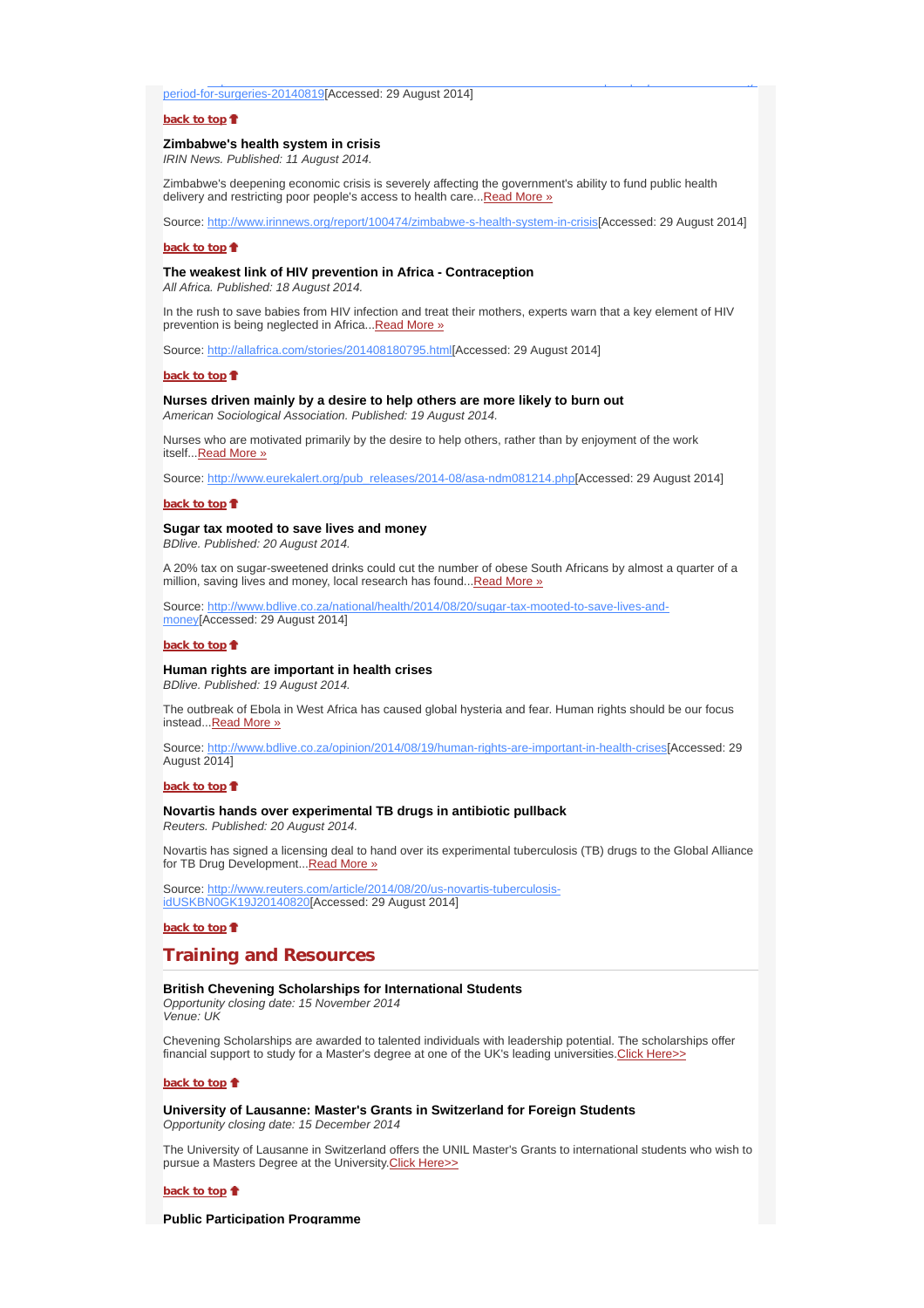**p g** *When: 3-7 November 2014 Venue: School of Public Leadership (SPL), Stellenbosch University*

This 5-day nationally accredited certification short course is committed to the international (1) **principles**, (2) **models** and (3) **strategies** of Public Participation as a foundation for human development; good governance; Developmental Local Government (DLG) and the implementation of Integrated Development Planning (IDP).Click Here>>

**back to top**

# **Books, Publications, Reports and Manuals**

## **Hormonal contraceptive methods for women at high risk of HIV and living with HIV - 2014 Guidance statement**

*WHO. Published: July 2014.*

The publication contains recommendations concerning the use of hormonal contraceptive methods by women at high risk of HIV and women living with HIV, including women taking antiretroviral therapy (ART). Click Here»

**back to top**

# **Conferences and Events**

## **18th Rural Health Conference**

*When: 21-24 September 2014 Venue: Ukwanda Rural Clinical School, Worcester, South Africa URL: http://rudasa.org.za*

The 2014 conference will take place from 21-24 September in the Western Cape town of Worcester. The theme for this year's conference is: Building resilience in facing rural health realities.

**back to top**

### **Southern African HIV Clinicians Society**

*When: 24-27 September 2014 Venue: Cape Town, South Africa URL: http://sahivsoc2014.co.za/*

Clear your diaries for 24-27 September 2014, as we head for Cape Town again and a dizzying array of excellent speakers, skills building sessions, debates, challenging cases and research findings.

#### **back to top**

## **A collaborative effort to tackle complex health service delivery challenges: Addressing tuberculosis in the mining sector in southern Africa**

*When: 30 September 2014 Venue: Westin Hotel, Cape Town, South Africa*

*URL: http://www.worldbank.org/content/dam/Worldbank/document/Africa/South%20Africa/Events/za-addressingtuberculosis-in-the-mining-sector-in-southern-africa-a-capacity-building-workshop-brochure.pdf*

A Capacity Building Workshop: Co-sponsored by the World Bank Group, STOP TB Partnership, The Global Fund to fight AIDS, Tuberculosis and Malaria.

### **back to top**

## **Third Global Symposium on Health Systems Research**

*When: 30 September to 3 October 2014 Venue: Cape Town International Convention Centre, South Africa URL: http://hsr2014.healthsystemsresearch.org/*

The theme of the symposium is the science and practice of people-centred health systems, chosen to enable participants to address current and critical concerns of relevance across countries in all parts of the world.

#### **back to top**

## **Hospital Association of South Africa 2014**

*When: 15-17 October 2014 Venue: Sandton Convention Centre, Johannesburg, South Africa URL: http://www.conferencehasa.co.za*

The Hospital Association of South Africa (HASA) is a confederation of private hospitals and ambulatory clinics, operating on a non-profit basis, representing the collective interests of private hospitals in South Africa in respect of economic and social policy and other areas, as agreed to by its members.

### **back to top**

## **14th Association for Health Information and Libraries in Africa Congress**

*When: 20-24 October 2014 Venue: Mwalimu Julius Nyerere International Convention Centre, Dar es Salaam, Tanzania URL: http://www.ahila-tz.org/*

AHILA was founded in 1984 with the aim of improving provision of up-to-date and relevant health information; encourage professional development of health librarians; promote information resource sharing in Africa and exchange of experiences as well as promoting the development and standardization and exchange of health databases in Africa.